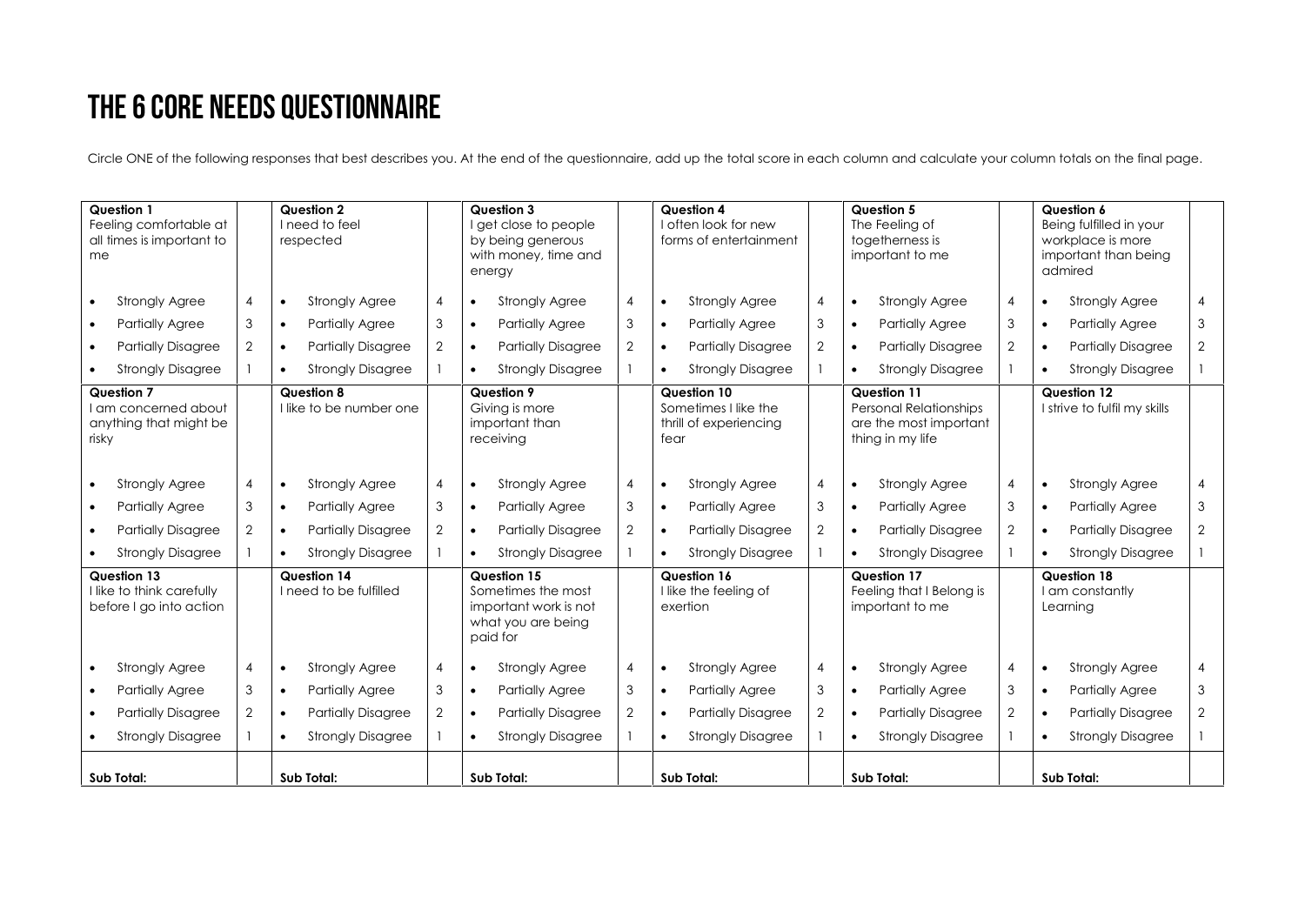| Question 19<br>I like for things to be<br>predictable                        |                | Question 20<br>For life to make sense<br>you have to leave a<br>mark on the world |                | Question 21<br>I believe in giving back                                        |                | Question 22<br>I don't mind taking risks                                                        |                | Question 23<br>I need to have passion<br>in my relationship               |                | Question 24<br>I like to grow and<br>develop in different<br>areas of my life |                |
|------------------------------------------------------------------------------|----------------|-----------------------------------------------------------------------------------|----------------|--------------------------------------------------------------------------------|----------------|-------------------------------------------------------------------------------------------------|----------------|---------------------------------------------------------------------------|----------------|-------------------------------------------------------------------------------|----------------|
| <b>Strongly Agree</b>                                                        | 4              | <b>Strongly Agree</b><br>$\bullet$                                                | 4              | <b>Strongly Agree</b>                                                          | 4              | <b>Strongly Agree</b><br>$\bullet$                                                              | $\overline{4}$ | <b>Strongly Agree</b><br>$\bullet$                                        | $\overline{4}$ | <b>Strongly Agree</b><br>$\bullet$                                            | 4              |
| <b>Partially Agree</b>                                                       | 3              | <b>Partially Agree</b><br>$\bullet$                                               | 3              | <b>Partially Agree</b><br>$\bullet$                                            | 3              | <b>Partially Agree</b><br>$\bullet$                                                             | 3              | <b>Partially Agree</b><br>$\bullet$                                       | 3              | Partially Agree<br>$\bullet$                                                  | 3              |
| <b>Partially Disagree</b>                                                    | 2              | <b>Partially Disagree</b><br>$\bullet$                                            | $\overline{2}$ | <b>Partially Disagree</b><br>$\bullet$                                         | $\overline{2}$ | <b>Partially Disagree</b><br>$\bullet$                                                          | 2              | <b>Partially Disagree</b><br>$\bullet$                                    | 2              | <b>Partially Disagree</b><br>$\bullet$                                        | $\overline{2}$ |
| <b>Strongly Disagree</b>                                                     |                | <b>Strongly Disagree</b><br>$\bullet$                                             |                | <b>Strongly Disagree</b>                                                       |                | <b>Strongly Disagree</b>                                                                        |                | <b>Strongly Disagree</b><br>$\bullet$                                     |                | <b>Strongly Disagree</b><br>$\bullet$                                         |                |
| Question 25<br>My routines and habits<br>are important to me                 |                | Question 26<br>Sometimes I can be<br>intimidatina                                 |                | Question 27<br>If I am not contributing<br>to others my life is<br>purposeless |                | Question 28<br>enjoy being involved<br>in many different<br>activities                          |                | Question 29<br>Sometimes I over<br>extend myself trying to<br>help people |                | Question 30<br>When we stop growing<br>we die                                 |                |
| <b>Strongly Agree</b>                                                        | 4              | <b>Strongly Agree</b><br>$\bullet$                                                | $\overline{4}$ | <b>Strongly Agree</b><br>$\bullet$                                             | 4              | <b>Strongly Agree</b><br>$\bullet$                                                              | $\overline{4}$ | <b>Strongly Agree</b><br>$\bullet$                                        | $\overline{4}$ | <b>Strongly Agree</b><br>$\bullet$                                            | 4              |
| <b>Partially Agree</b>                                                       | 3              | <b>Partially Agree</b><br>$\bullet$                                               | 3              | <b>Partially Agree</b>                                                         | 3              | <b>Partially Agree</b><br>$\bullet$                                                             | 3              | <b>Partially Agree</b><br>$\bullet$                                       | 3              | <b>Partially Agree</b><br>$\bullet$                                           | 3              |
| <b>Partially Disagree</b>                                                    | $\overline{2}$ | <b>Partially Disagree</b><br>$\bullet$                                            | $\overline{2}$ | <b>Partially Disagree</b>                                                      | $\overline{2}$ | <b>Partially Disagree</b><br>$\bullet$                                                          | $\overline{2}$ | <b>Partially Disagree</b><br>$\bullet$                                    | 2              | <b>Partially Disagree</b>                                                     | $\overline{2}$ |
| <b>Strongly Disagree</b>                                                     |                | <b>Strongly Disagree</b><br>$\bullet$                                             |                | <b>Strongly Disagree</b>                                                       |                | <b>Strongly Disagree</b>                                                                        |                | <b>Strongly Disagree</b>                                                  |                | <b>Strongly Disagree</b>                                                      |                |
| Question 31<br>I like to have as much<br>stability in my life as<br>possible |                | <b>Question 32</b><br>I feel comfortable in<br>Leadership Positions               |                | <b>Question 33</b><br>It is important to<br>contribute to your<br>community    |                | Question 34<br>When making a<br>decision I often think<br>about what might be<br>more enjoyable |                | Question 35<br>I know how to make<br>connections with<br>people           |                | Question 36<br>I constantly aspire to<br>improve                              |                |
| <b>Strongly Agree</b>                                                        | $\overline{4}$ | <b>Strongly Agree</b><br>$\bullet$                                                | $\overline{4}$ | <b>Strongly Agree</b><br>$\bullet$                                             | 4              | <b>Strongly Agree</b><br>$\bullet$                                                              | $\overline{4}$ | <b>Strongly Agree</b><br>$\bullet$                                        | $\overline{4}$ | <b>Strongly Agree</b><br>$\bullet$                                            | 4              |
| <b>Partially Agree</b>                                                       | 3              | <b>Partially Agree</b><br>$\bullet$                                               | 3              | <b>Partially Agree</b><br>$\bullet$                                            | 3              | <b>Partially Agree</b><br>$\bullet$                                                             | 3              | <b>Partially Agree</b><br>$\bullet$                                       | 3              | <b>Partially Agree</b><br>$\bullet$                                           | 3              |
| <b>Partially Disagree</b>                                                    | $\overline{2}$ | <b>Partially Disagree</b><br>$\bullet$                                            | $\overline{2}$ | <b>Partially Disagree</b><br>$\bullet$                                         | $\overline{2}$ | <b>Partially Disagree</b><br>$\bullet$                                                          | 2              | <b>Partially Disagree</b><br>$\bullet$                                    | 2              | <b>Partially Disagree</b><br>$\bullet$                                        | $\overline{2}$ |
| <b>Strongly Disagree</b>                                                     |                | <b>Strongly Disagree</b><br>$\bullet$                                             |                | <b>Strongly Disagree</b><br>$\bullet$                                          |                | <b>Strongly Disagree</b><br>$\bullet$                                                           |                | <b>Strongly Disagree</b><br>$\bullet$                                     |                | <b>Strongly Disagree</b><br>$\bullet$                                         |                |
| Sub Total:                                                                   |                | Sub Total:                                                                        |                | Sub Total:                                                                     |                | Sub Total:                                                                                      |                | Sub Total:                                                                |                | Sub Total:                                                                    |                |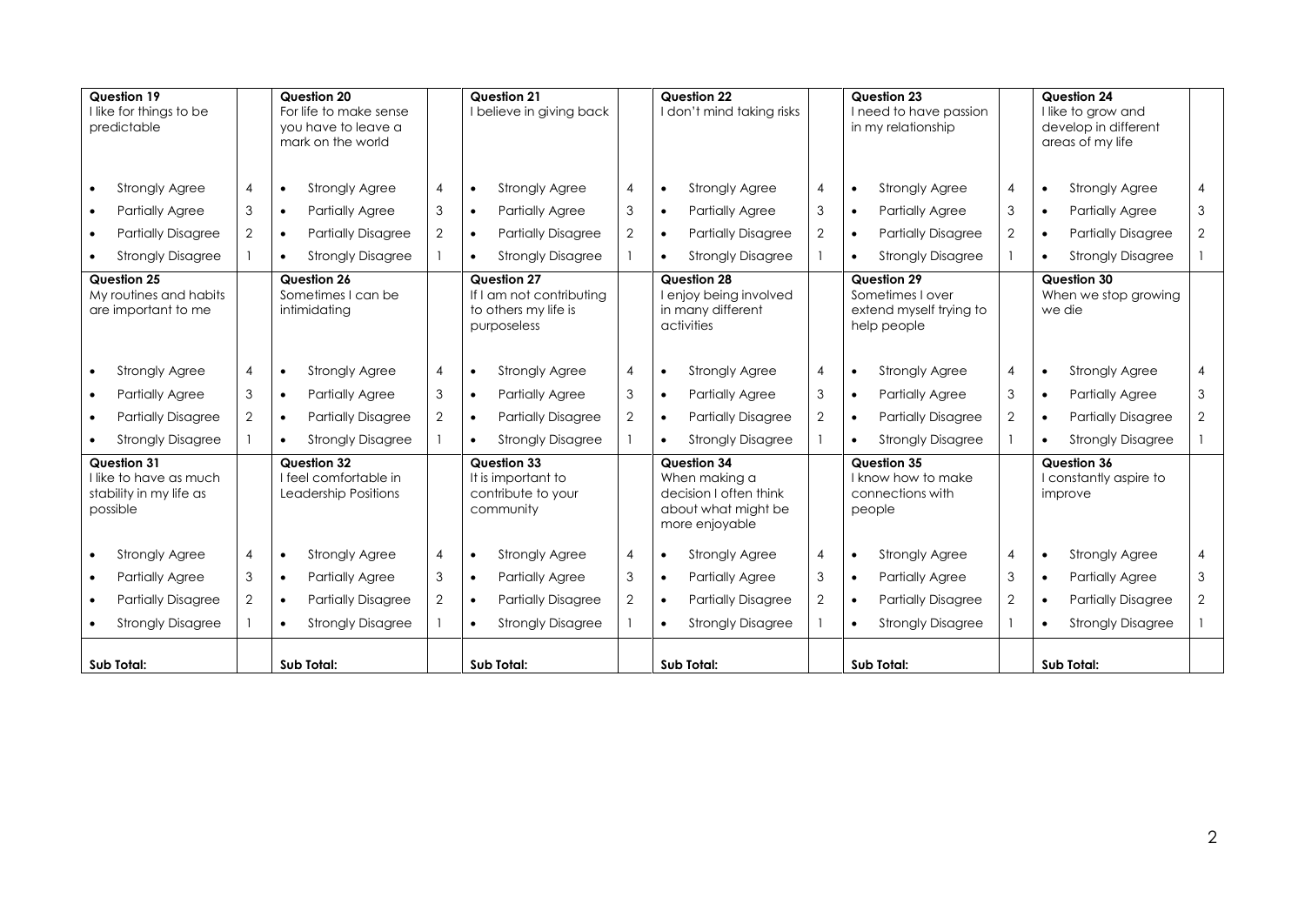| Question 37<br>I am security conscious                  |                | <b>Question 38</b><br>me | I often worry about<br>what people think of |                |           | Question 39<br>In most relationships<br>I'm usually the giver |                |           | Question 40<br>I am always looking for<br>new experiences  |                |           | Question 41<br>am exceptionally<br>loving toward people |                |           | Question 42<br>There is always<br>something to be<br>learned  |                |
|---------------------------------------------------------|----------------|--------------------------|---------------------------------------------|----------------|-----------|---------------------------------------------------------------|----------------|-----------|------------------------------------------------------------|----------------|-----------|---------------------------------------------------------|----------------|-----------|---------------------------------------------------------------|----------------|
| <b>Strongly Agree</b>                                   | $\overline{4}$ | $\bullet$                | <b>Strongly Agree</b>                       | $\overline{A}$ |           | <b>Strongly Agree</b>                                         | 4              | $\bullet$ | <b>Strongly Agree</b>                                      | $\overline{4}$ | $\bullet$ | <b>Strongly Agree</b>                                   | $\overline{4}$ | $\bullet$ | <b>Strongly Agree</b>                                         | 4              |
| <b>Partially Agree</b>                                  | 3              | $\bullet$                | <b>Partially Agree</b>                      | 3              |           | <b>Partially Agree</b>                                        | 3              | $\bullet$ | <b>Partially Agree</b>                                     | 3              | $\bullet$ | <b>Partially Agree</b>                                  | 3              | $\bullet$ | <b>Partially Agree</b>                                        | 3              |
| <b>Partially Disagree</b>                               | 2              | $\bullet$                | <b>Partially Disagree</b>                   | $\overline{2}$ |           | <b>Partially Disagree</b>                                     | 2              | $\bullet$ | <b>Partially Disagree</b>                                  | $\overline{2}$ | $\bullet$ | <b>Partially Disagree</b>                               | 2              | $\bullet$ | <b>Partially Disagree</b>                                     | $\overline{2}$ |
| <b>Strongly Disagree</b>                                |                | $\bullet$                | <b>Strongly Disagree</b>                    |                |           | <b>Strongly Disagree</b>                                      |                |           | <b>Strongly Disagree</b>                                   |                | $\bullet$ | <b>Strongly Disagree</b>                                |                | $\bullet$ | <b>Strongly Disagree</b>                                      |                |
| Question 43<br>Danger is never<br>exciting to me        |                | Question 44<br>to others | I like to be an example                     |                |           | <b>Question 45</b><br>No one would say that<br>I am selfish   |                |           | Question 46<br>I don't fear change                         |                |           | Question 47<br>am good at taking<br>care of people      |                |           | Question 48<br>Failure is not a failure if<br>you keep trying |                |
| <b>Strongly Agree</b>                                   | $\overline{4}$ | $\bullet$                | <b>Strongly Agree</b>                       | $\overline{4}$ | $\bullet$ | <b>Strongly Agree</b>                                         | 4              | $\bullet$ | <b>Strongly Agree</b>                                      | $\overline{4}$ | $\bullet$ | <b>Strongly Agree</b>                                   | $\overline{4}$ | $\bullet$ | <b>Strongly Agree</b>                                         | 4              |
| <b>Partially Agree</b>                                  | 3              | $\bullet$                | <b>Partially Agree</b>                      | 3              |           | <b>Partially Agree</b>                                        | 3              | $\bullet$ | <b>Partially Agree</b>                                     | 3              | $\bullet$ | <b>Partially Agree</b>                                  | 3              | $\bullet$ | <b>Partially Agree</b>                                        | 3              |
| <b>Partially Disagree</b>                               | 2              | $\bullet$                | <b>Partially Disagree</b>                   | $\overline{2}$ |           | <b>Partially Disagree</b>                                     | $\overline{2}$ | $\bullet$ | <b>Partially Disagree</b>                                  | 2              | $\bullet$ | <b>Partially Disagree</b>                               | 2              | $\bullet$ | <b>Partially Disagree</b>                                     | $\overline{2}$ |
| <b>Strongly Disagree</b>                                |                | $\bullet$                | <b>Strongly Disagree</b>                    |                |           | <b>Strongly Disagree</b>                                      |                | $\bullet$ | <b>Strongly Disagree</b>                                   |                |           | <b>Strongly Disagree</b>                                |                | $\bullet$ | <b>Strongly Disagree</b>                                      |                |
| Question 49<br>I am very careful of<br>not overspending |                | Question 50              | I am competitive                            |                |           | <b>Question 51</b><br>I like to make a<br>difference          |                |           | Question 52<br>I like to develop new<br>ideas and projects |                |           | Question 53<br>I seek unity in my<br>relationships      |                | myself    | Question 54<br>I constantly evaluate                          |                |
| <b>Strongly Agree</b>                                   | $\overline{4}$ | $\bullet$                | <b>Strongly Agree</b>                       | $\overline{4}$ | $\bullet$ | <b>Strongly Agree</b>                                         | 4              | $\bullet$ | <b>Strongly Agree</b>                                      | $\overline{4}$ | $\bullet$ | <b>Strongly Agree</b>                                   | $\overline{4}$ | $\bullet$ | <b>Strongly Agree</b>                                         | 4              |
| <b>Partially Agree</b>                                  | 3              | $\bullet$                | Partially Agree                             | 3              | $\bullet$ | <b>Partially Agree</b>                                        | 3              | $\bullet$ | <b>Partially Agree</b>                                     | 3              | $\bullet$ | <b>Partially Agree</b>                                  | 3              | $\bullet$ | <b>Partially Agree</b>                                        | 3              |
| <b>Partially Disagree</b>                               | 2              | $\bullet$                | <b>Partially Disagree</b>                   | $\overline{2}$ |           | <b>Partially Disagree</b>                                     | $\overline{2}$ | $\bullet$ | <b>Partially Disagree</b>                                  | 2              | $\bullet$ | <b>Partially Disagree</b>                               | 2              | $\bullet$ | <b>Partially Disagree</b>                                     | $\overline{2}$ |
| <b>Strongly Disagree</b>                                |                | $\bullet$                | <b>Strongly Disagree</b>                    |                |           | <b>Strongly Disagree</b>                                      |                | $\bullet$ | <b>Strongly Disagree</b>                                   |                | $\bullet$ | <b>Strongly Disagree</b>                                |                | $\bullet$ | <b>Strongly Disagree</b>                                      |                |
| Sub Total:                                              |                | Sub Total:               |                                             |                |           | Sub Total:                                                    |                |           | Sub Total:                                                 |                |           | Sub Total:                                              |                |           | Sub Total:                                                    |                |